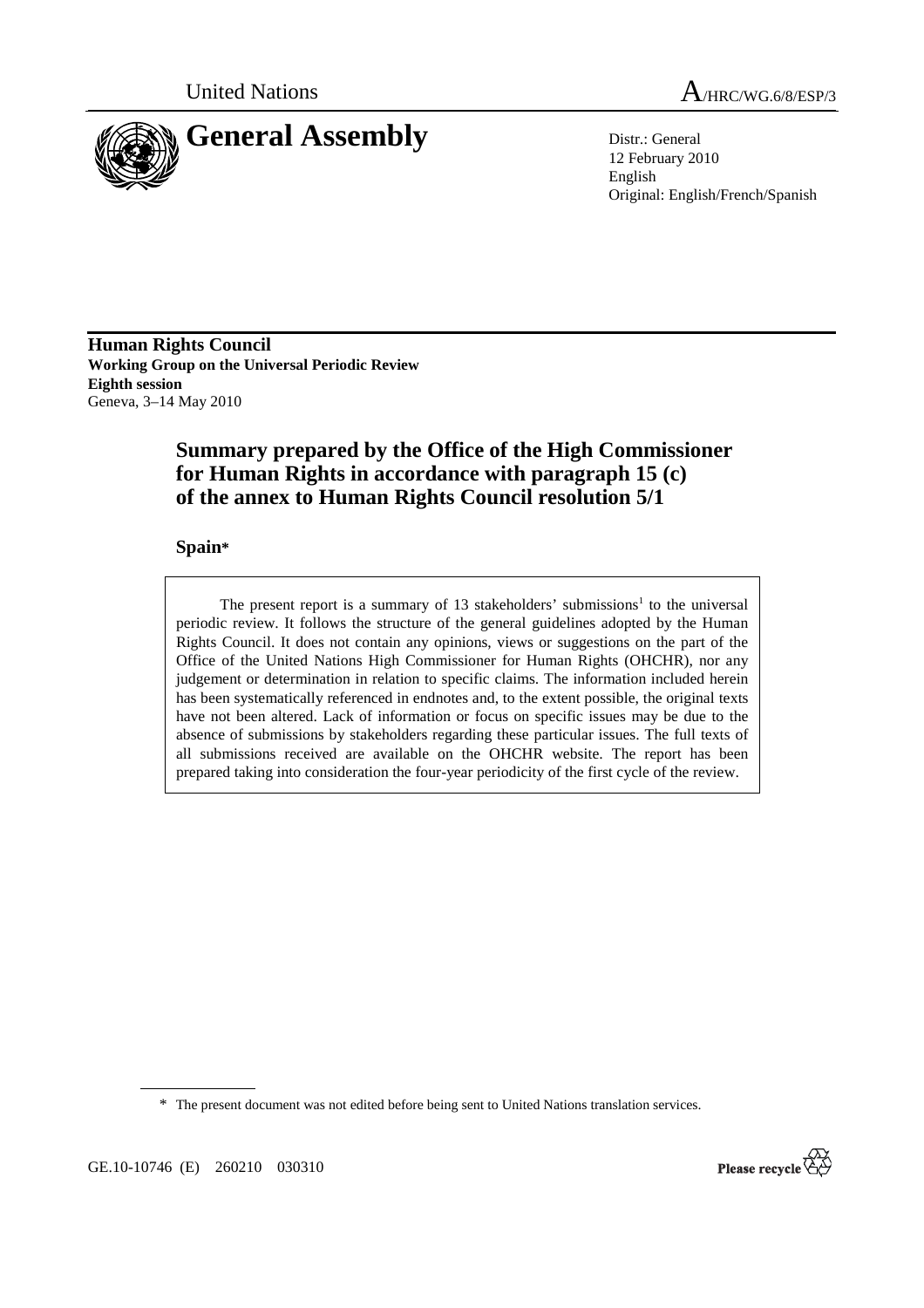# **I. Background and framework**

### **A. Scope of international obligations**

1. The organizations grouped under joint submission  $3 \text{ (JS3)}^2$  and Amnesty International  $(AI)$ ,<sup>3</sup> express concern that Spain has not ratified basic instruments for the protection of human rights, such as the International Convention on the Protection of the Rights of All Migrant Workers and Members of Their Families<sup>4</sup> and the Optional Protocol to the International Covenant on Economic, Social and Cultural Rights,<sup>5</sup> as well as Protocol 13 to the European Convention for the Protection of Human Rights and Fundamental Freedoms concerning the abolition of the death penalty in all circumstances, the revised European Social Charter<sup>6</sup> and the Additional Protocol allowing individual complaints to be  $I$ odged. $7$ 

2. AI noted that Spain ratified the International Convention for the Protection of All Persons from Enforced Disappearance. However, it recommended to make the relevant declarations under article 31 and  $32<sup>8</sup>$  and noted that enforced disappearance is still not included as a distinct offence in the Penal Code.<sup>9</sup>

3. The Council of Europe's Group of States against corruption (CoE GRECO) noted that Spain has not ratified the Criminal Law Convention on Corruption (ETS 173), nor has it signed/ratified its Additional Protocol (ETS 191).<sup>10</sup>

## **B. Constitutional and legislative framework**

4. The Ombudsman (*Defensor del Pueblo*) notes that, under article 10.2 of the Constitution, fundamental human rights must be interpreted in conformity with the provisions of the Universal Declaration of Human Rights and other covenants, treaties and conventions signed by Spain.<sup>11</sup>

### **C. Institutional and human rights infrastructure**

5. In accordance with the Spanish Constitution, the Ombudsman is the High Commissioner of the Spanish Parliament for the extrajudicial guarantee of rights and freedoms. He is also authorized to apply to the Constitutional Court for the remedy of *amparo* for individual cases that have previously been tried, or to challenge the constitutionality of laws and provisions ranked as laws.<sup>12</sup>

### **D. Policy measures**

6. The Ombudsman commends the Spanish Government on its decision to adopt a National Human Rights Plan. The Ombudsman reports that the Government has also set up a committee for monitoring the plan, inviting the Ombudsman to participate as an observer.13 The *Coordinadora para la Prevención de la Tortura* (Coordinator for the Prevention of Torture) (CPT) makes reference to the National Human Rights Plan, which, it reports, has come in for considerable criticism from human rights organizations.14 In particular, the CPT highlights the lack of a process of participation with human rights defence bodies and states that the plan is more a declaration of intent than a true public policy.15 The CPT reports that a parliamentary resolution exists, which calls upon the Government to submit a programme with specific objectives, timeframes, indicators and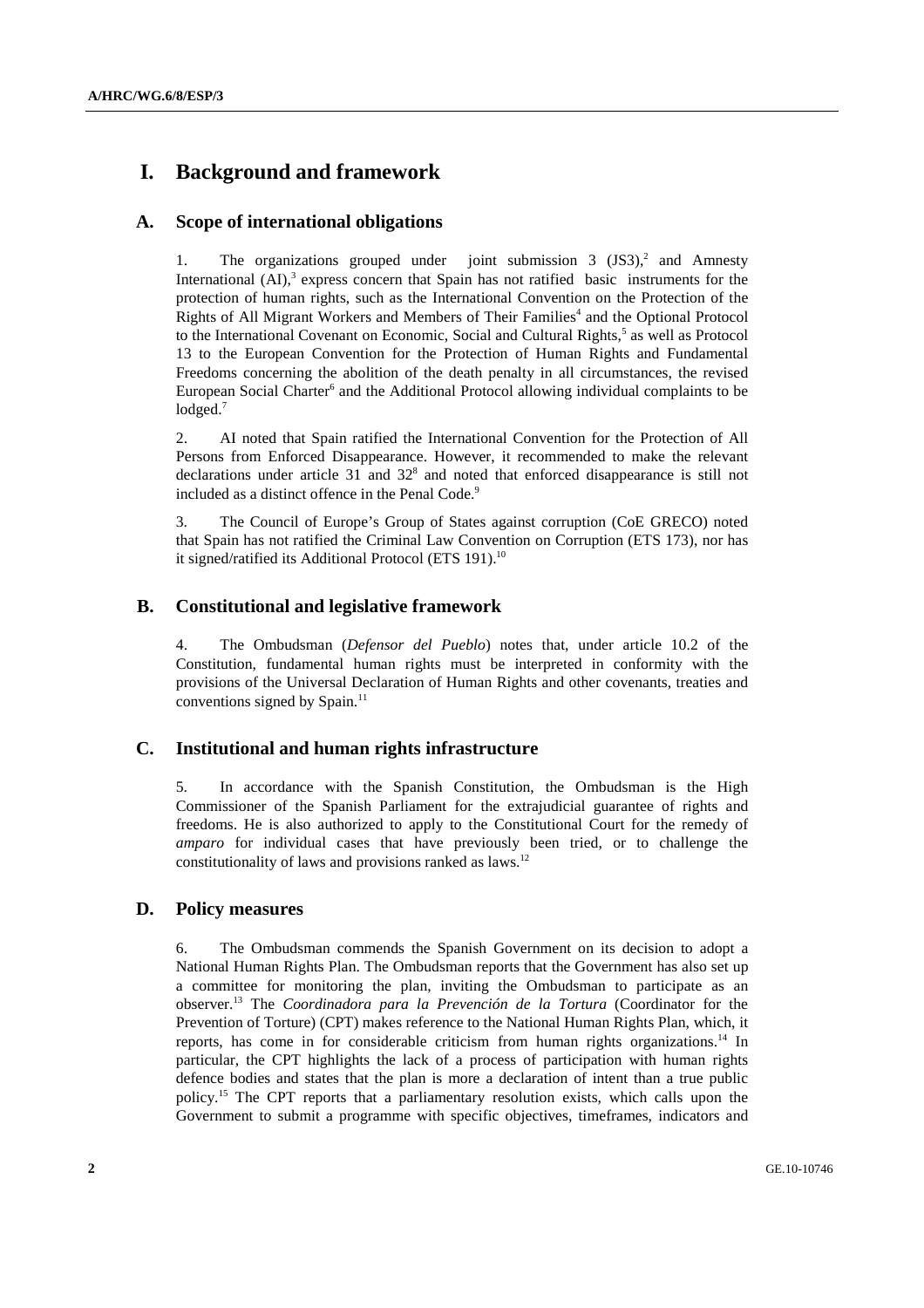budget allocations for the plan by 1 October 2009, but the Government has failed to do so.<sup>16</sup> The CPT points out that the plan is based on the assessment that torture does not exist and that there are only a few incidents of "malpractice".17

7. The organizations grouped under  $JS1^{18}$  draw attention to the need to ensure that all policies on equality take account of sexual rights, which must not be restricted to the area of health.<sup>19</sup> JS1 also notes the need to guarantee the quality of sexual health and reproductive services as a priority area in the public policies of the Autonomous Communities.<sup>20</sup>

8. JS1 reports that strategies to address HIV/AIDS are provided for in the multisectoral plans for the period 2008–2012 and notes that a gender perspective has not been incorporated in those plans. JS1 calls for comprehensive programmes on HIV/AIDS to be formulated, which will help to avoid the secondary victimization or institutional violence arising in health-care protocols.21

## **II. Promotion and protection of human rights on the ground**

#### **A. Implementation of international human rights obligations**

#### **1. Equality and non-discrimination**

9. AI raised concerns regarding discrimination, racism and xenophobia against foreign nationals and Spanish citizens from ethnic minorities in the field of employment, access to housing and education, as well as racist incidents involving law enforcement officials.<sup>22</sup> Although measures to tackle racism are included in the National Human Rights Plan, $^{23}$  AI recommended to collect and publish statistics on racist incidents and to develop a national action plan against racism and xenophobia.<sup>24</sup> The Open Society Justice Initiative (OSJI) reported indications by police trade unions that police in Madrid are given weekly quotas for arresting illegal immigrants, and are instructed to hunt for potential detainees outside their own districts in order to meet the targets.**<sup>25</sup>** OSJI recommended to make clear that discrimination in policing is incompatible with Spain's human rights obligations.

10. JS3 reports that persons with disabilities in Spain are still unable to exercise their rights on equal terms.**<sup>26</sup>** It also highlights that the policies for disabled persons lack provision for sufficient participation and consultation with representative organizations, especially at the regional and local level. $27$ 

#### **2. Right to life, liberty and security of the person**

11. JS3 has called for article 15 of the Spanish Constitution to be amended because it still mentions the death penalty.<sup>28</sup>

12. The International Commission of Jurists (ICJ) reported that the definition of torture, contained in article 174 of the Penal Code, falls short of that in article 1 of the Convention against Torture.<sup>29</sup> It also mentioned that the offence of torture is subject to a statute of limitations varying from 10 to 20 years.<sup>30</sup> AI noted that the law does not explicitly exclude either "due obedience" or "superior orders" as justifications for acts of torture. The law also does not specifically state that "sexual violence" may amount to torture or other illtreatment when committed in custody.<sup>31</sup>

13. The CPT reports that the decision taken to incorporate the National Mechanism for the Prevention of Torture in the Ombudsman institution runs counter to the views expressed by various representatives of civil society who have called for the establishment of a body independent from all branches of government and empowered to monitor the activities of any institution for custody or judicial protection.<sup>32</sup>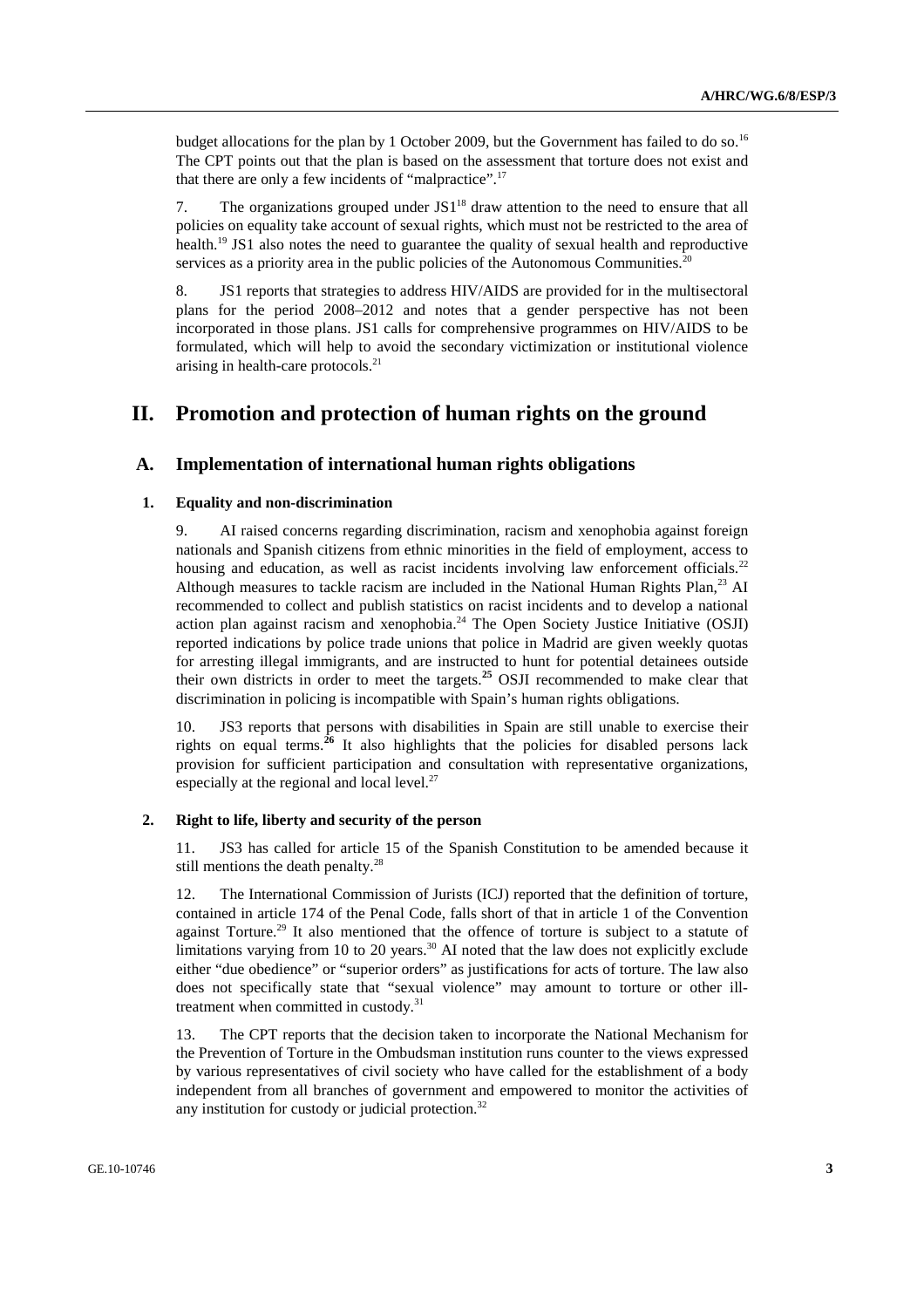14. JS2 adds that, despite the many condemnations of the international community and human rights organizations, denial of the existence of torture can also be found in political discourse.<sup>33</sup> JS2 stresses that Spain must show evidence of a real political will to end impunity and enforce the absolute prohibition of torture under any circumstances. $34$  The CPT indicates that five reports have been prepared and published containing more than 4,000 allegations of torture or ill-treatment between 2003 and 2008.35 The CPT also makes reference to recommendations contained in reports prepared by various international organizations.36 AI expressed concern on the propensity of the authorities to label all allegations of torture or other ill-treatment made by detainees held on terrorism-related charges as a tactic of an organized criminal strategy to discredit the state, without conducting effective investigations, contrary to Spain's obligations under international  $law$ <sup>37</sup> AI recommended immediate steps to establish an independent police complaints mechanism with a mandate to investigate all allegations of serious human rights violations by law enforcement officials. It further recommended extending the compulsory and systematic use of CCTV recording in all areas of police stations where detainees may be present.<sup>38</sup> The Basque Observatory indicated that thousands of citizens of Basque origin many of them not involved in terrorist activities, as proved in Court — have referred having been subject to different methods of torture by police forces operating in the Basque region.<sup>39</sup>

15. ICJ indicated that the Government announced in its 2008 Human Rights Plan that it would introduce measures to prohibit incommunicado detention for minors, to adopt measures to record by video or other audio-visual means for the entirety of the stay in police detention facilities; and to allow for detainees to be visited by an additional doctor appointed by the National Mechanism for the Prevention of Torture. ICJ noted that proposals for reform are not sufficient to provide full protection.<sup>40</sup>

16. The Ombudsman states that in his latest report he expressed concern about the high incidence of possible abuse or maltreatment by local police officers. He also expressed concern about the increasing number of complaints of abuses by private security guards.<sup>41</sup>

17. According to the Organization for Defending Victims of Violence (ODVV), despite the criminalization of domestic violence and setting up of special courts, and the setting of heavy sentences for those who commit these crimes, the Government is still facing serious problems to address this challenge.<sup>42</sup> JS1 reports that the provisions of Organization Act 1/2004 regulating gender-based violence lack detailed focus on human trafficking, exploitation and prostitution and genital mutilation, or prevention and analysis of sexual violence.43 AI expressed concern about the lack of implementation of some of the provisions of the law on Comprehensive Protection Measures to Tackle Gender-Based Violence, which leaves many women at risk.<sup>44</sup> AI recommended ensuring that all victims of gender-based violence, including irregular migrants, have effective access to legal assistance and protection measures. It also recommended a national plan to combat violence against women and girls.<sup>45</sup>

18. JS3 points out that, despite the low crime rate in Spain, prison overcrowding has reached a level of 165 per cent.<sup>46</sup> As a result, there is clear evidence of inadequate sanitation, poor health care and violations of the prohibition on torture and cruel, inhuman or degrading treatment.47 The Basque Observatory noted that the 570 citizens of Basque origin in prison due to their alleged connection to political crimes suffer special measures that affect their living conditions. Reference was also made to the law that allows pretrial detention to be extended to four years in exceptional circumstances, and also to a "dispersal policy" which is an obstacle to the right to health care and effective medical assistance, breaches the right to defence, impedes the right to education and communication with prisoner's relatives, and includes long periods under isolation as a systematic measure.48 The Ombudsman reports that the number of prisoner deaths, which is on the increase,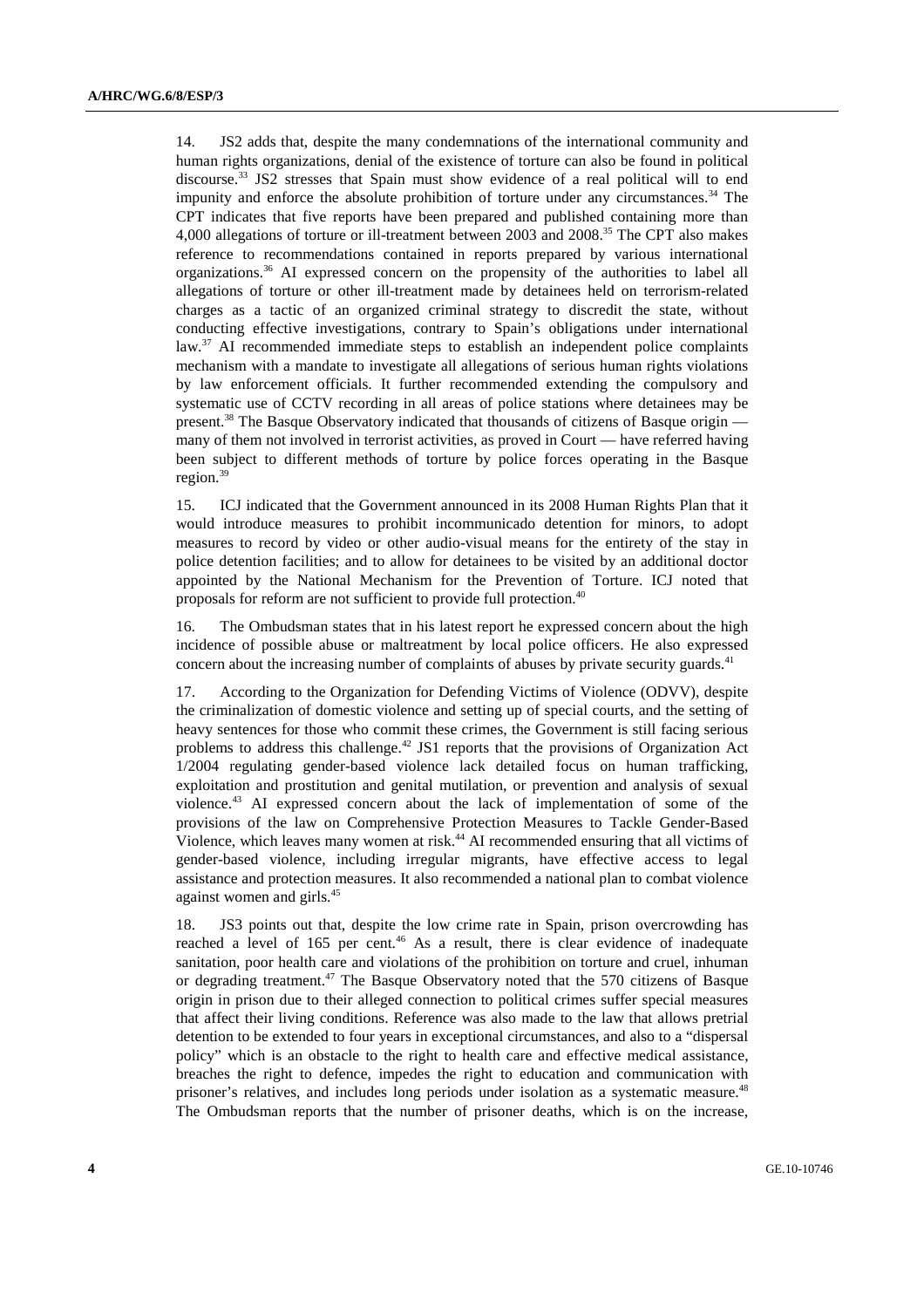continues to give cause for concern, especially when the death is due to suicide. The Ombudsman stresses the need to improve psycho-social care, which is a service that the prison authorities can provide.49 One of the positive aspects commended in the Ombudsman's latest reports is the process of consolidating the "modules on respect". The Ombudsman considers that the investigation initiated in 2008 to update data available on the number of prison inmates with some kind of disability also deserves special mention.  $50$ 

19. AI noted that human trafficking, which affects women and girls in particular, continues to be addressed as a public order and migration issue.<sup>51</sup> It noted that legislation does not include a definition of trafficking in line with international law, and that the 2009– 2012 Integrated Plan against Trafficking for Sexual Exploitation does not establish a mechanism to ensure correct identification of victims but only provides for a comprehensive support for victims who collaborate with the authorities and does not contain specific measures for minors.<sup>52</sup>

#### **3. Administration of justice, including impunity and the rule of law**

20. The Ombudsman reports problems in the administration of justice, which are becoming chronic<sup>53</sup> and gained greater public attention in 2008 due to a strike by judicial officials in certain Autonomous Communities.54 The Ombudsman notes that he has been saying for some time that the reform and modernization of the administrative organization of justice in Spain cannot brook further delay. In his view, the areas that should be given priority attention include staff shortages, insufficient training and experience of potential staff, and the lack of information technology tools adapted to the particular needs of criminal proceedings.55

21. ICJ drew attention to the threat to judicial independence posed by the recent criminal prosecution of a Magistrate for his investigation into crimes against humanity committed during and after the Spanish Civil War. ICJ called on the Human Rights Council to propose that Spain reconsider provisions for the offence of *prevaricación* (articles 446 and 447 of the Criminal Code), which applies only to judges, in light of the potential for abuse through prosecutions, and the consequences for judicial independence.<sup>56</sup>

22. AI noted that in 2008, an investigating judge from the National Criminal Court launched an investigation into the enforced disappearances that occurred during the civil war and early years of the Franco government.<sup>57</sup> AI indicated that the local courts are reaching differing decisions in these cases and relatives face uncertainty with regard to their right to an effective remedy and to know the fate of the victims. Most of the judges have decided that these cases concern common crimes and have closed them on the grounds that the statute of limitations has expired.<sup>58</sup> According to AI, the Senate's rejection in 2009, of a draft law calling on the Government to take on the task of locating, exhuming and identifying the remains of victims of the civil war and Franco Government shows the State's lack of political will with regard to this issue. AI notes that only the Autonomous Government of Cataluña passed a law committing to paying the costs of exhumations and other measures.59 AI recommended to undertake measures to locate, exhume and identify remains in mass graves, and to criminalize enforced disappearance in law, whether by state actors or individuals or groups acting with the authorization, support or acquiescence of the state.<sup>60</sup>

23. The Basque Observatory of Human Rights – Behatokia – reported that, mostly in the 1980s, security forces have resorted to mechanisms of arbitrary, summary or extrajudicial executions. It indicated that those cases were never properly investigated and the perpetrators were never brought to justice. It also mentioned paramilitary activity with the participation or collusion of members of the administration. The Basque Observatory made reference to cases of Basque citizens disappeared in strange circumstances.<sup>61</sup>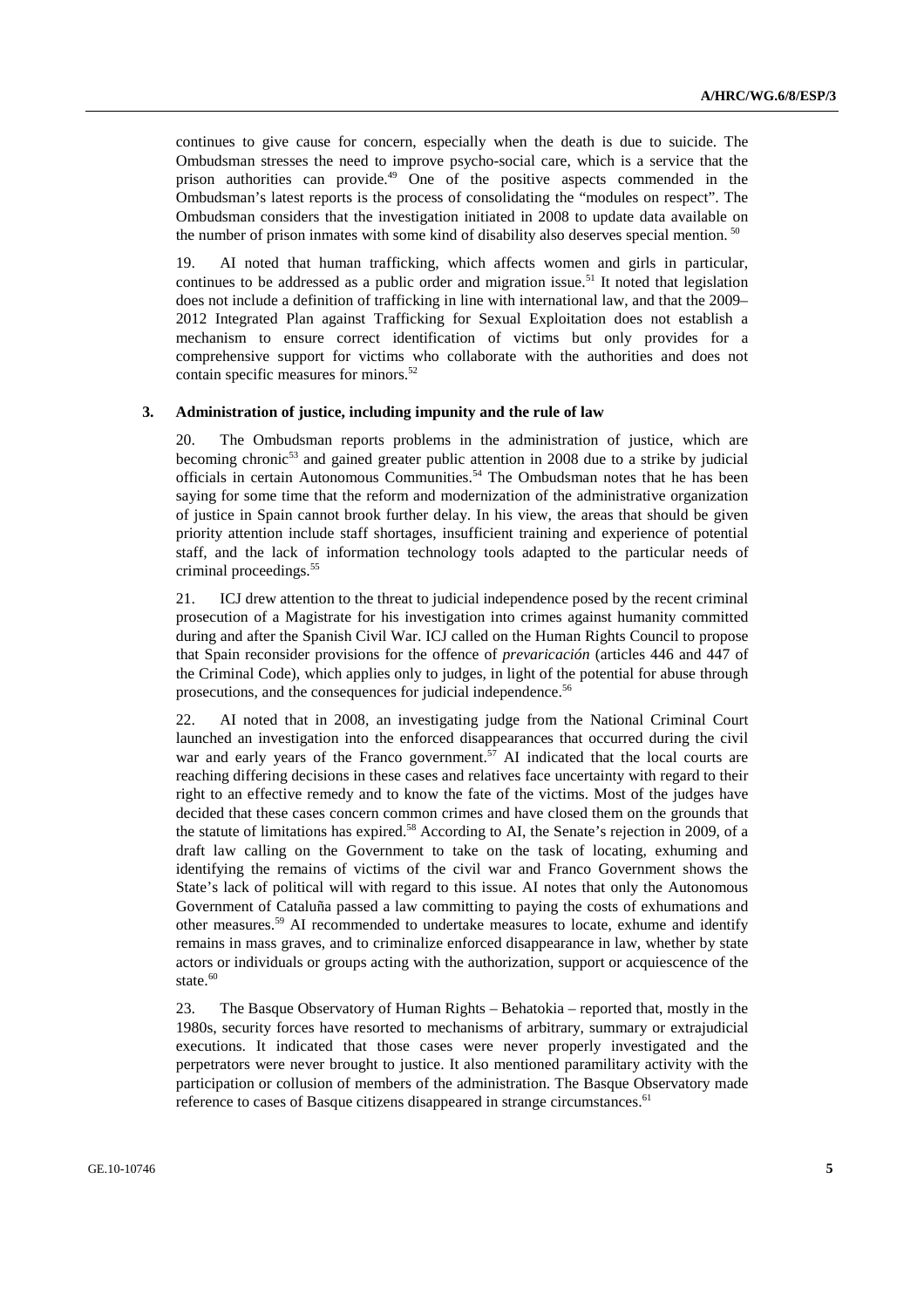24. PEN Català considers it unacceptable that the body of judges who regulate procedures do not agree that Catalan should be mandatory for judges officiating in Catalonia.<sup>62</sup>

25. AI noted that on 7 October 2009, the Senate adopted an amendment to the Law on the Judiciary limiting universal jurisdiction to cases in which the victims are Spanish or in which Spain has a "relevant connecting link", where the alleged perpetrator is in Spain and as long as "proceedings implying an effective investigation and prosecution have not begun in another competent country or in an International Court". The criteria for determining what constitutes an "effective" investigation in this context are not defined.<sup>63</sup> AI recommended ensuring that the effective implementation of the principle of universal jurisdiction be in line with international standards. $64$  ICJ considered that the proposed restrictions will constitute a retrogressive precedent for the development of universal jurisdiction and the fight against impunity for serious violations of human rights.<sup>65</sup> ICJ stated that, although the establishment of unqualified universal jurisdiction is not an obligation for States under international law, permissive universal jurisdiction is available to States.<sup>66</sup>

26. CoE GRECO noted that the incrimination of bribery and trading in influence in the Penal Code suffers from several substantial inconsistencies as compared to the standards established by the Criminal Law Convention on Corruption and its Additional Protocol.<sup>67</sup> CoE GRECO indicated that, in the last years, despite the various amendments to the relevant provisions in the Penal Code and major improvements with regard to the establishment of the Special Prosecution Office against Corruption and Organized Crime, it would appear that corruption remains a noticeable problem, especially at local level, and that further efforts are needed to significantly reduce its occurrence.<sup>68</sup>

#### **4. Right to privacy, marriage and family life**

27. JS1 reports that Spanish Act 3/2007, which regulates the rectification of register entries relating to a person's gender, was a step forward in that it simplified formalities for name or gender changes in the Civil Register and eliminated the requirement for sex reassignment surgery in order to change a register entry. JS1 points out, in connection with sex changes, that it is necessary for persons to have reached the age of majority for the purpose of rectifying a register entry or any other kind of intervention, and it makes reference to a case brought before the courts.<sup>69</sup>

28. JS1 reports that, according to lesbian, gay, bisexual and transgender (LGBT) communities, there is still no comprehensive national legislation on transsexuality regulating gender identity as such, as well as its implications with regard to health, employment, a person's official documents, transphobia or respect for diversity in the education system.70

#### **5. Freedom of religion or belief and right to participate in public and political life**

29. The Institute on Religion and Public Policy (IRPP) noted that the 1978 Spanish Constitution guarantees freedom of religion, and that religion will not have any state character.<sup>71</sup> IRPP indicated that the system for recognizing a religious group can be confusing and burdensome<sup>72</sup> and that while society is largely accepting minority religions, there have been some instances of abuse or discrimination, which the Government has been trying to eliminate.<sup>73</sup>

30. The Basque Observatory indicated an attempt to extend the accusation of terrorism to cultural, political and social Basque organizations, newspapers and media companies, political parties and election candidatures that were working publicly, legally and freely.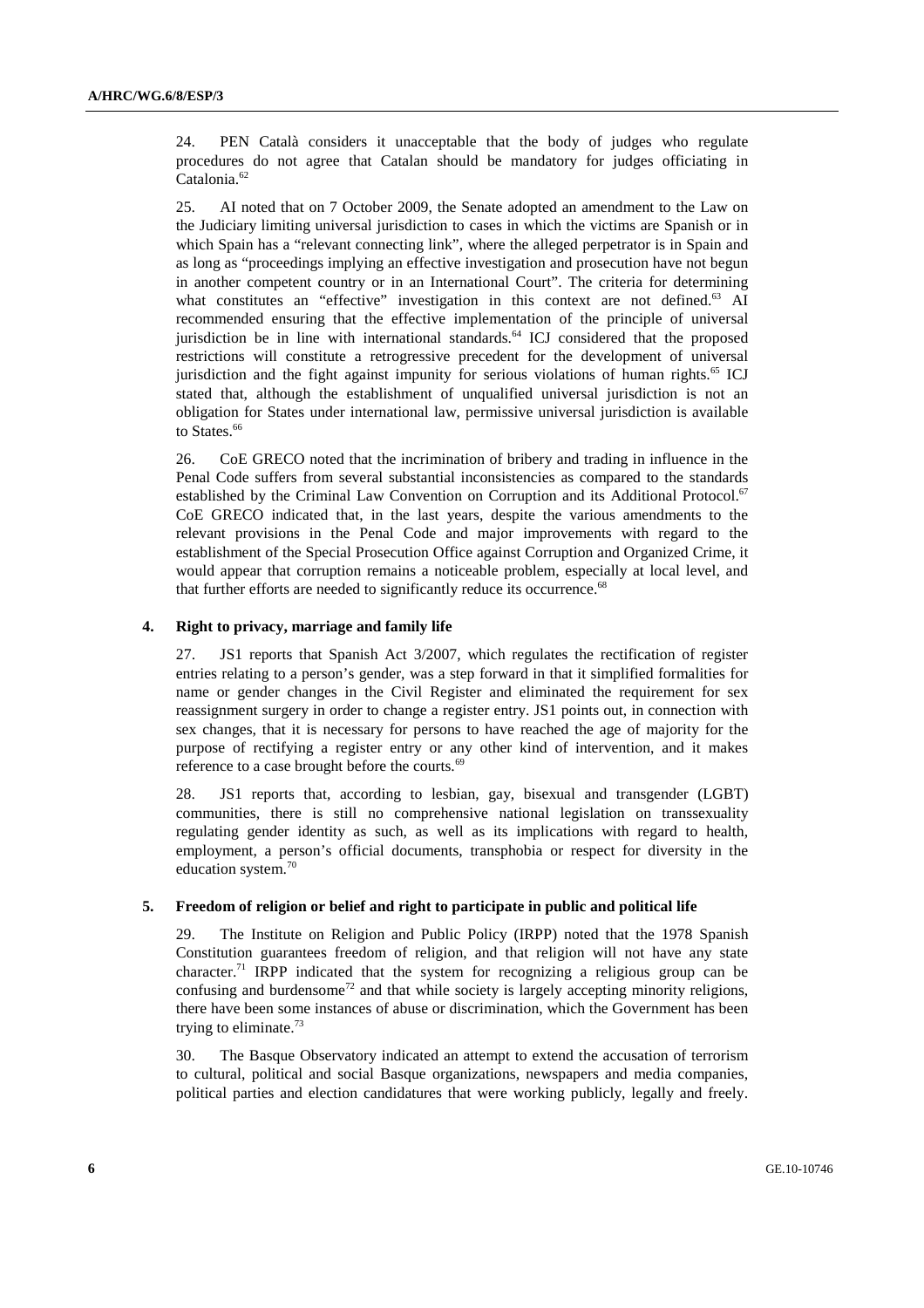The Basque Observatory also reported on the dissolution of several political parties by means of the Statutory Law 6/2002, which reformed the Law of Political Parties.<sup>74</sup>

31. JS3 reports that women represent a small minority in the political, economic and social spheres, despite the fact that Organization Act 3/2003 on effective equality between women and men establishes the principle of the balanced representation of women and men in the different spheres.<sup>75</sup>

#### **6. Right to social security and to an adequate standard of living**

32. The Ombudsman notes that the 2008 report highlighted the growing concern over a significant number of complaints from users and professionals about a process described as the outsourcing of health services, whose expansion may give rise to violations of the basic principles of the health system, i.e. that it should be universal, free, publicly financed and equitable.76

33. JS1 reports that there is currently no general law regulating all aspects of sexual rights77 and that on 26 September 2009 the Council of Ministers approved the draft Organization Act on Sexual and Reproductive Health and Abortion, which is pending in Parliament. JS1 highlights the purpose of the bill, but states that the educational measures provided for will be insufficient.<sup>78</sup> JS1 refers to complaints of inequality in access to and quality of sexual health services received by persons with disabilities, women in rural areas, lesbians, prostitutes and migrant women.<sup>79</sup>

34. JS1 reports that only pregnant women or women planning to conceive are obliged to take HIV tests, which constitutes a violation of the right of women to patient autonomy.<sup>80</sup> The provision of comprehensive health care for transsexuals under the Spanish national health system remains an outstanding issue.<sup>81</sup> JS1 notes that having HIV-positive status restricts a woman's access to refuges for women who have suffered gender-based violence.82

35. The Ombudsman reports that housing is possibly the sector that has been hardest hit by the economic crisis. Complaints during 2008 point to an insufficient supply of public housing for citizens most at risk. The Ombudsman emphasizes that the current State plan, which provides for more investment in that area, should be taken into account.<sup>83</sup>

#### **7. Right to education and to participate in the cultural life of the community**

36. The Ombudsman reports that he has stressed the importance of governments offering enough school places for children from 3 years of age, in line with social requirements and legal regulations in force, and guaranteeing free education for the second cycle up to 6 years of age. Provision for pupils with special educational needs continues to be inadequate in many schools.<sup>84</sup>

37. JS1 calls for the synergetic relationship between gender, sexuality, sexual rights, HIV and sexual violence to be incorporated in the school curriculum.<sup>85</sup>

38. PEN Català reports that the latest attempt to obtain equal status in law for the two languages — Catalan and Spanish — by proposing a new Statute of Autonomy ended in an appeal to the Constitutional Court, which has still not been resolved after three years of deliberation.<sup>86</sup> PEN Català makes reference to cases where the Catalan language has been eroded and to problems in the cultural integration of new immigrants.<sup>87</sup> PEN Català recommends that the Government of the Autonomous Community of Catalonia should guarantee the right of citizens to use the mother tongue with co-official status in the community for all administrative purposes, especially the administration of justice.<sup>88</sup>

39. CoE ECRI noted that human rights education was not imparted in schools as a separate subject, but constituted a cross-cutting theme reflected in all disciplines. CoE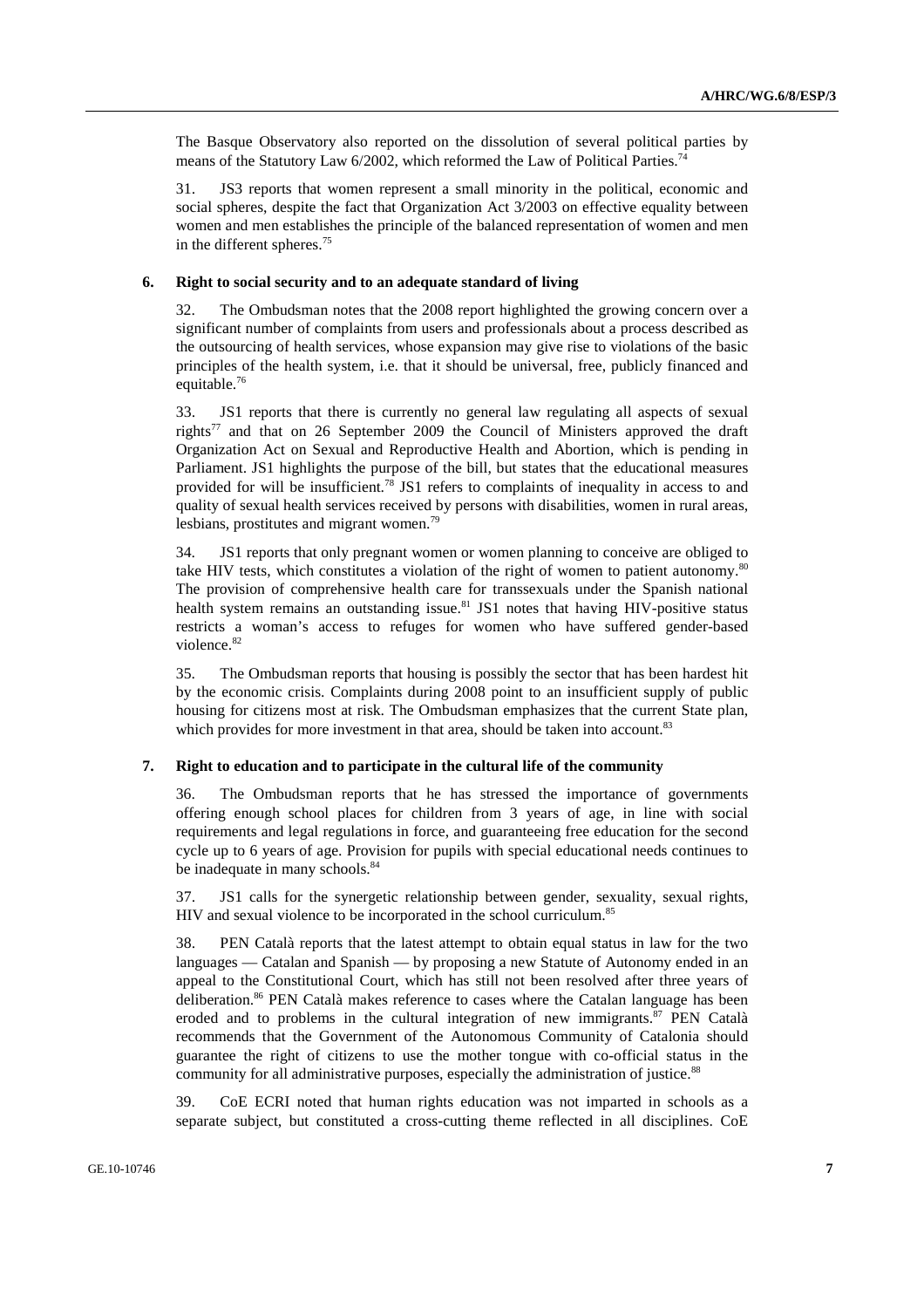ECRI recommended that the Spanish authorities strengthen the human rights component of the curriculum and that they consider, in the longer term, making human rights a specific compulsory subject.<sup>89</sup>

#### **8. Minorities and indigenous peoples**

40. The European Commission against Racism and Intolerance (CoE ECRI) noted that members of Roma communities in Spain faced prejudice, disadvantage and discrimination across many areas of life, including education, employment, housing and health. CoE ECRI recommended that Spain evaluate the Roma Development Programme, which had been in place since the end of the 1980s to improve the situation of the Roma population.<sup>90</sup>

#### **9. Migrants, refugees and asylum-seekers**

41. The Ombudsman emphasizes the need for the authorities to shift the focus from security and economic-labour issues in connection with aliens to socio-family and humanitarian matters.<sup>91</sup> The Ombudsman reports that, during visits carried out in 2008 to centres providing first aid and detention facilities for foreigners arriving illegally by sea and to centres offering emergency care for unaccompanied minors, improvements in facilities in southern Tenerife were recorded but serious irregularities were found in centres on the island of Gran Canaria.<sup>92</sup> The Ombudsman mentions his strong opposition to the practice in the Barranco Seco detention centre, Las Palmas, of labelling the clothes of detainees with an identification number, since it constitutes a violation of human dignity. The Ombudsman stresses the need for the Spanish authorities to ascertain the exact age of foreign arrivals, so that the most appropriate protection can be arranged for them.<sup>93</sup>

42. JS2 draws attention to the worrying situation in the temporary detention centre for foreigners in Ceuta due to overcrowding and the practice of deporting immigrants to a third country.94

43. JS3 mentions that current legislation on aliens provides for equal rights for Spaniards and foreigners. However, that principle has been contradicted both in the drafting of regulations and in current reforms. Foreigners do not enjoy freedom of movement and residence, as work and residency permits are restricted to one province.<sup>95</sup> AI noted that restrictions on access to the municipal register and expiration of registration included in the Law on Aliens created serious obstacles for migrants to enjoying their right to education, health and access to other social services.<sup>96</sup>

44. JS3 mentions that the Spanish position on the right to asylum is striking, in that it suggests that Spain has been overwhelmed by asylum applications and refugee flows. According to official figures, in 2008 4,517 asylum applications were made, 169 of which were granted (the lowest figure for 20 years).<sup>97</sup> JS3 reports that the new Asylum Act, approved on 15 October 2009, makes it more difficult to seek asylum, which gives cause for concern. For example, it removes the possibility of seeking asylum in Spanish diplomatic offices; introduces new, vague exclusion clauses; allows for an asylum application to be refused if the candidate comes from a "safe third country"; extends the detention period at the border up to a maximum of 10 days; suppresses the role of guarantor played by UNHCR; and prevents a review of an asylum application once it has been refused even when new evidence has come to light in favour of the applicant.<sup>98</sup> AI recommended to ensure all migrants, including irregular migrants, and asylum-seekers have effective access to economic, social and cultural rights.<sup>99</sup>

45. AI expressed concern that measures taken to impede the entry into Spain of undocumented persons violate the prohibition of refoulement.<sup>100</sup> AI has documented several cases of the authorities forcibly returning individuals to countries where they may face a real risk of being subjected to torture or other ill-treatment.<sup>101</sup> AI recommended refraining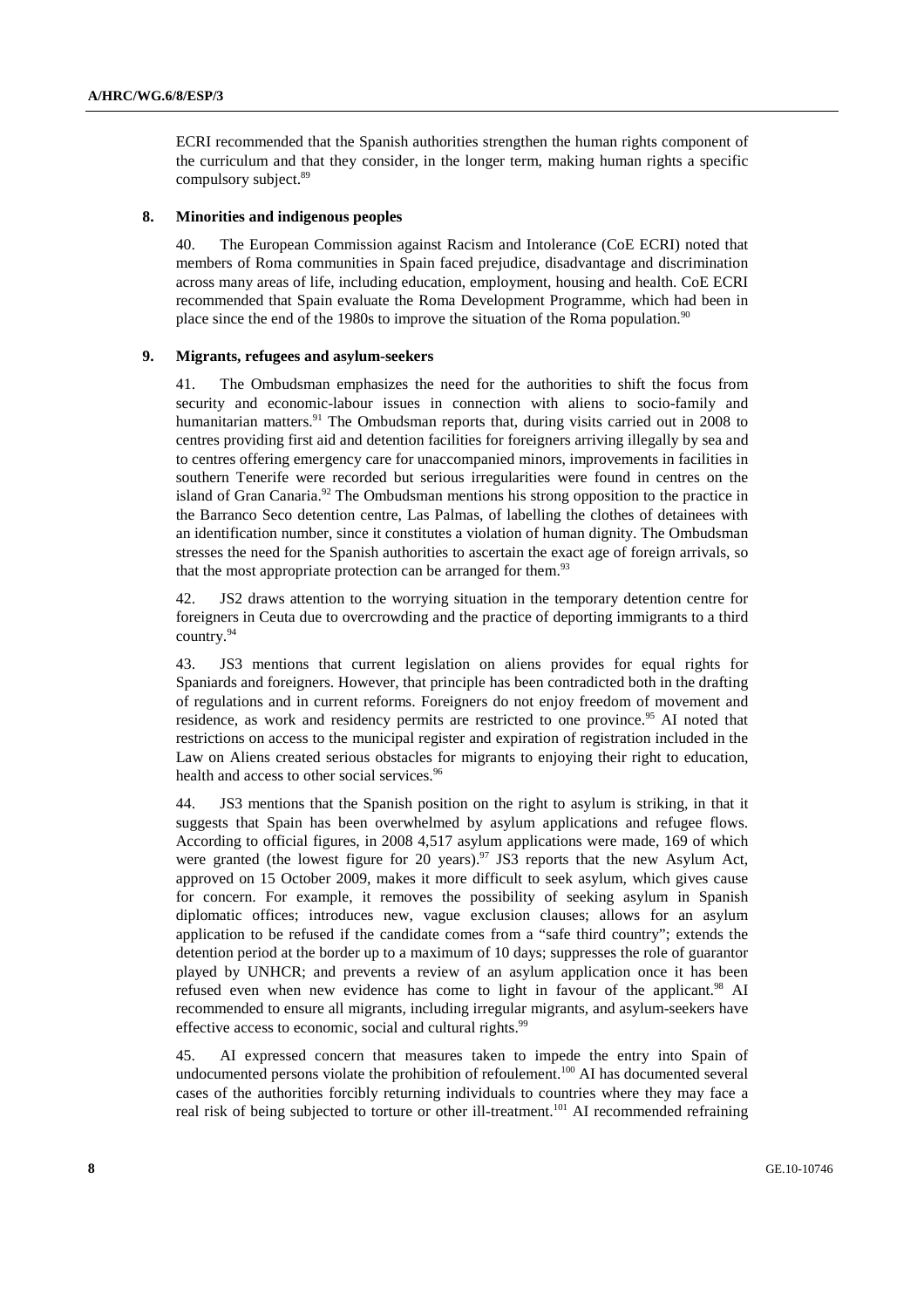from forcibly returning any individual to a country where there may be a risk of torture or other serious human rights violations.102 It recommended respecting the principle of nonrefoulement and ensuring effective access to asylum procedures, including for those intercepted at sea.103

46. AI expressed concern at the expulsion of unaccompanied minors under "family reunification" measures which do not follow due legal process and do not take into account the minor's family situation.<sup>104</sup> Eleven judicial decisions in 2007 recorded irregularities in the expulsion of minors.105 AI recommended ensuring that all measures taken in relation to unaccompanied minors be in line with national and international law.<sup>106</sup>

47. According to the European Committee of Social Rights (CoE ESCR), the situation of foreign workers in Spain is not in conformity with the European Social Charter on the grounds that foreigners who have lost their job are not entitled to an extension of their work permit to give them sufficient time to seek new employment.<sup>107</sup>

#### **10. Human rights and counter-terrorism**

48. AI indicated that, under the Criminal Procedure Act, detainees held on suspicion of terrorism-related offences may be held incommunicado without having the right to be assisted by a lawyer or access a medical doctor of their own choice, nor are their families informed of their detention. Foreign nationals do not have the right to have their embassy or consulate informed of their detention. Furthermore, individuals held on suspicion of involvement in terrorism-related offences — whether or not held incommunicado — may be held in police custody for up to five days before being presented to a judicial authority.108 The Basque Observatory noted that several international mechanisms have recommended the elimination of the 5-day period of incommunicado detention.<sup>109</sup> AI recommended the abrogation of articles 509, 520 bis and 527 of the Criminal Procedure Act and ensuring that all detainees are brought promptly before a judge.<sup>110</sup> JS2 also expressed its concern over the use of incommunicado detention and the conditions of detention in such cases.<sup>111</sup> ICJ also referred to the practice of incommunicado detention and the procedure used in such circumstances.<sup>112</sup>

49. AI expressed concern about the repeated use of Spanish airspace and airports by a third country in the context of a programme of secret rendition and detention.<sup>113</sup> ICJ also reported on this practice,<sup>114</sup> noting that the use of Spanish airports in the transport of rendered persons engages the responsibility of Spain to protect against such treatment on its territory, and to investigate whether and how it occurred.<sup>115</sup>

50. ICJ is conscious of the difficult situation that Spain faces in combating serious crime, including acts of terrorism, and considers it positive that Spain has avoided the creation of parallel legal systems to counter terrorism. However, it notes that Spain has retained, and in some cases extended, exceptional measures restricting the rights of detainees.116 The Basque Observatory noted that the principle of equality is breached through the expansive implementation of exceptional measures and that the exacerbated extension of the term "terrorism" means these measures are being applied against activities carried out by organizations that can by no means be linked to violent or criminal activities. It believes that these practices violate the right to equal treatment and are based on discrimination because this exceptional antiterrorist legislation, and the restrictions it allows, are only applied in the Basque context.<sup>117</sup>

## **III. Achievements, best practices, challenges and constraints**

51. ODVV pointed out the strengthening of existing education policies and programmes; independence and unbiased press and media; guaranteeing gender equality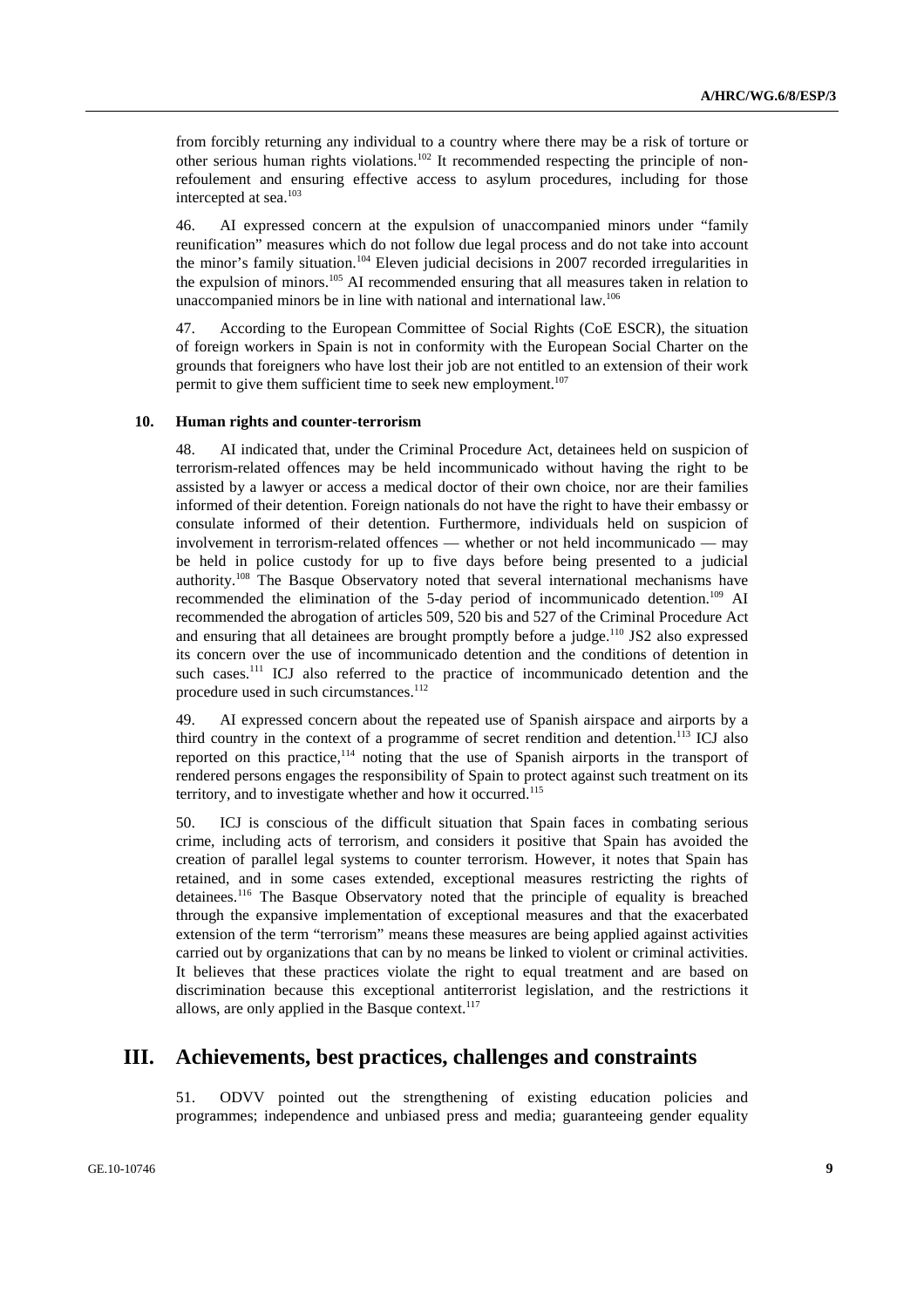and adoption of special measures for the realization of non-discrimination in favour of women; attention towards financial and economic crises; and conformation of the Constitution and domestic laws with the UDHR and other international human rights instruments.<sup>118</sup>

## **IV. Key national priorities, initiatives and commitments**

N/A

## **V. Capacity-building and technical assistance**

52. JS3 notes that in 2008 official development assistance (ODA) fell far short of the goal of 0.7 per cent of GDP set by the United Nations.<sup>119</sup>

#### *Notes*

 $1$  The stakeholders listed below have contributed information for this summary; the full texts of all original submissions are available at: www.ohchr.org. (One asterisk denotes a non-governmental organization in consultative status with the Economic and Social Council. Two asterisks denote a national human rights institution with "A" status).  *Civil society* AI Amnesty International\*, London, UK; Basque Observatory Basque Observatory of Human Rights – Behatokia, Bilbao, Spain; CPT Joint submission by the Coordinadora para la Prevención de la Tortura, Madrid, España; ICJ International Commission of Jurists\*, Geneva, Switzerland; IRPP Institute on Religion and Public Policy, Washington, D.C., United States of America; JS1 Joint submission by Creación Positiva y la Iniciativa por los Derechos Humanos, España; JS2 Joint submission by ACAT Spain and the Fédération Internationale l'Action des Chrétiens pour l'Abolition de la Torture (FIACAT)\*; Paris, France; JS3 Joint submission by Instituto de derechos humanos de Catalunya, Observatori DESC, Comité Espagnol de Representantes de Personas con Discapacidad, Observatori del Sisitema Penal i dels Drets Humans, Coordinadora de Agricultores y Ganaderos, Organizacion de Consumidores y Usuarios de Catalunya, Plataforma Som lo que Sembrem, Ecologistas en Acción, Observatorio de la Deuda de la Globalización, Associacio ProHabitatge, España; ODVV Organizations for Defending Victims of Violence\*, Teheran, Iran; OSJI Open Society Justice Initiative\*, United State of America; PEN Català PEN Català, Barcelona, España;  *National human rights institution*  Defensor del Pueblo Defensor del Pueblo\*\*, Madrid (España);  *Regional intergovernmental organization*  CoE Council of Europe, Strasbourg, France; *- CoE ECRI:* Third report on Spain, adopted on 24 June 2005, European Commission against Racism and Intolerance (ECRI) (CRI (2006)4, Strasbourg, 21 February 2006; *- CoE CPT:* Report to the Spanish Government on the visit to Spain carried out by the European Committee for the Prevention of Torture and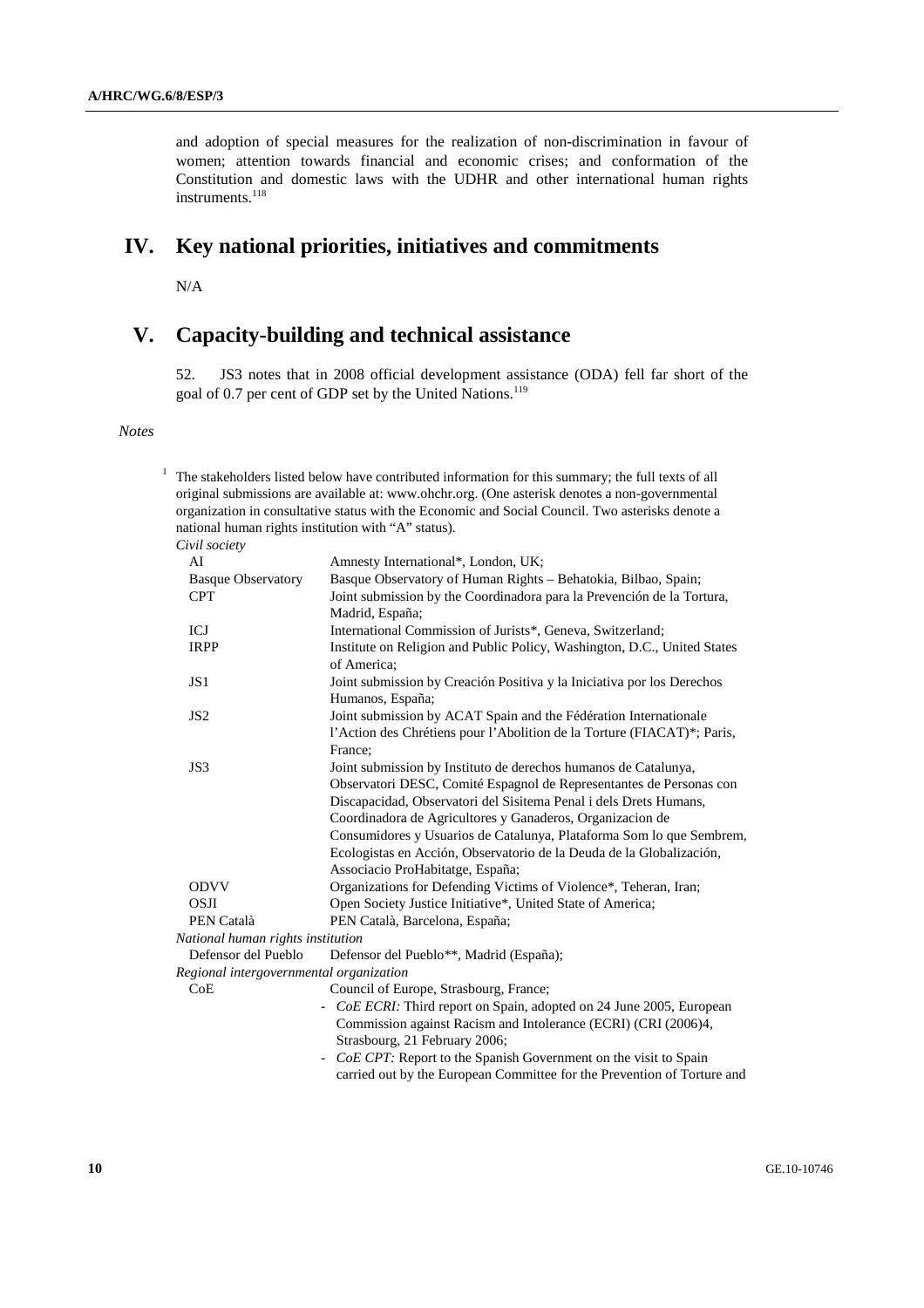Inhuman or Degrading Treatment or Punishment (CPT) from 12 to 19 December 2005 CPT/Inf (2007) 30, Strasbourg, France, 10 July 2007;

- *CoE CPT:* Response of the Spanish Government to the report of the European Committee for the Prevention of Torture and Inhuman or Degrading Treatment or Punishment (CPT) on its visit to Spain from 12 to 19 December 2005 CPT/Inf (2007) 31, Strasbourg, France 10 July 2007;
- *CoE ACFC:* Advisory Committee on the Framework Convention for the Protection of National Minorities, Second Opinion on Spain, adopted on 22 February 2007, ACFC/OP/II/(2007)001, Strasbourg, France, 2 April 2008;
- *CoE CM:* Resolution CM/ResCMN(2008)1 on the implementation of the Framework Convention for the Protection of National Minorities by Spain, adopted by the Committee of Ministers on 2 April 2008 at the 1023rd meeting of the Ministers' Deputies;
- *CoE CSR:* European Committee of Social Right, Conclusions XIX-1 Spain, Articles 1,9,10,15 and 18 of the Charter and Article 1 of the 1988 Additional Protocol, November 2008 and Annex 1**:** Spain and the European Social Charter. Update October 2009, Department of the European Social Charter;
- *CoE GRECO:* Group of States against Corruption (GRECO): contribution that might be considered for the 8th session of the UPR, 23/10/09/BJ;
- *CoE GRECO:* Group of States against Corruption (GRECO): Third Evaluations Round, Evaluations Report on Spain Incriminations (ETS 173 and 191, GPC 2) (Theme I), Greco Eval III Rep (2008) 3E, Theme I, Strasbourg, France, 15 May 2009.
- Para conocer la composición de la JS3 ver la nota 1.
- <sup>2</sup> 3 JS3 página 8. See also AI, p. 8.
	- 4 See also *CoE* ECRI, p. 7, para. 3.
	- JS3, página 8. AI p. 8.
	- 6 See also *CoE* ECRI, p. 7, para. 3.
	- JS3, p. 8, see also submission from JS3.
	- 8 AI, p. 8.
	- $^{9}$  AI, p. 6.
	- 10 CoE GRECO (2008), p. 27, para. 100.
	- <sup>11</sup> Defensor del Pueblo, p. 1.
	- 12 Defensor del Pueblo, p. 2.
	- 13 Defensor del Pueblo, p. 9.
	- <sup>14</sup> Ver también JS3, pp. 6-7.
	- 15 Coordinadora para la Prevención de la Tortura, pp. 4–5.
	- 16 Coordinadora para la Prevención de la Tortura, pp. 4–5.
	- 17 Coordinadora para la Prevención de la Tortura, pp. 4–5.
	- 18 Para conocer la composición de la JS1 ver la nota 1.
	- 19 JS1, p. 2.
	- $20$  JS1, p. 3.
	- <sup>21</sup> JS1, p. 3.
	- AI, p. 5.
	- <sup>23</sup> AI, p. 5.
	- $^{24}$  AI, p. 7.
	-
	- $^{25}$  OSJI, p. 2. See submission for cases cited.
	- $26$  JS3, p. 4.
	- $^{27}$  JS3, p. 4.
	- $^{28}$  JS3, p. 8.<br> $^{29}$  See also
	- See also AI, p. 7.
	- 30 ICJ, p. 5.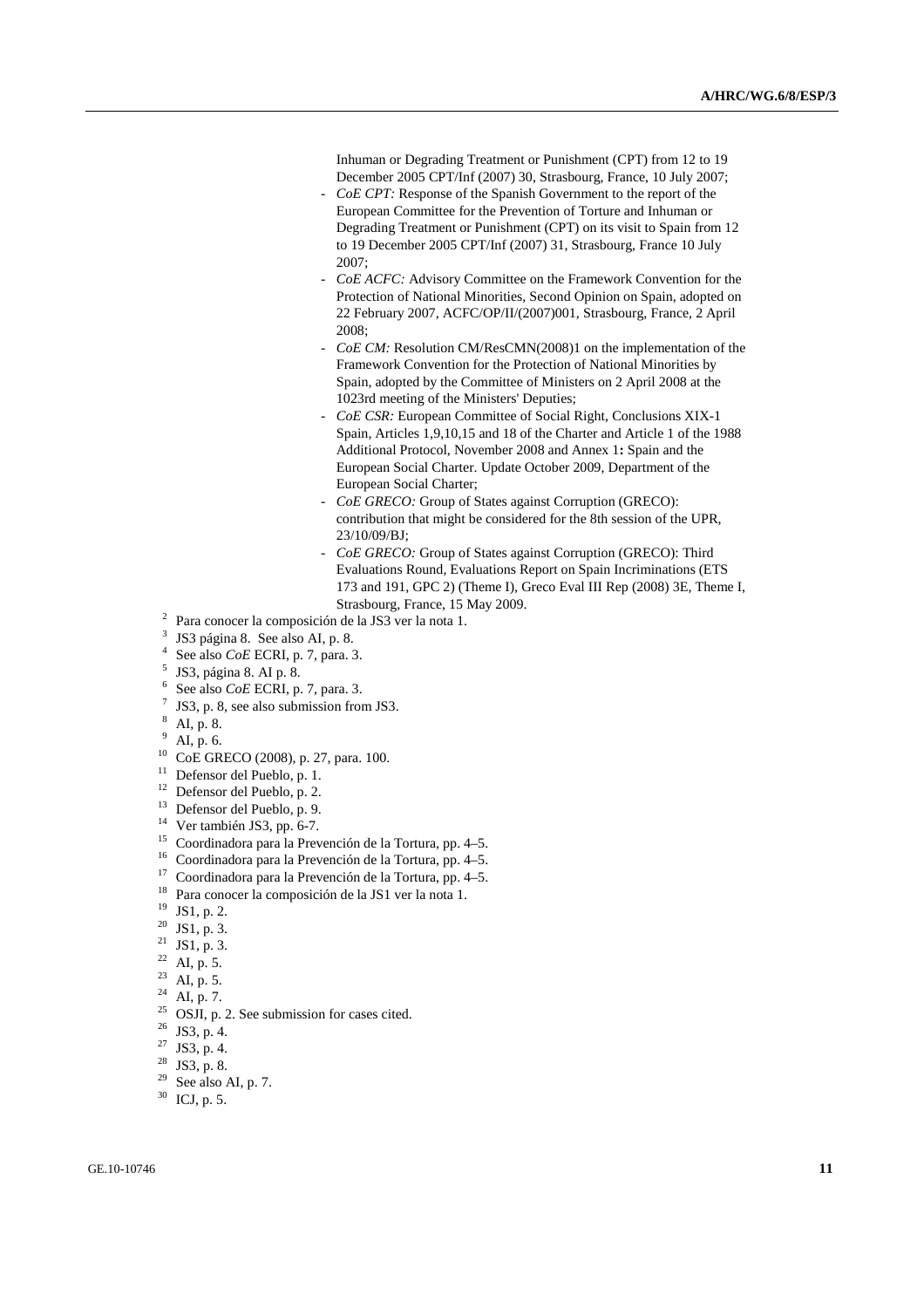- 31 AI, p. 3.
- <sup>32</sup> Coordinadora para la Prevención de la Tortura, p. 3. See also JS2, p. 4.
- 33 JS2, pp. 2-3.
- 34 JS2, pp. 2-3.
- 35 Coordinadora para la Prevención de la Tortura, pp. 2-3. CoE CPT (2007) 30, pp. 11-13, paras. 11-16. 36 Coordinadora para la Prevención de la Tortura, pp. 5-9. Ver lista de informes referidos en informe de
- la CPT. 37 AI, p. 4.
- $38$  AI, p. 7.
- <sup>39</sup> Basque Observatory, pp. 3–4. See submission for cases cited.
- $40$  ICJ, p. 2.
- 41 Defensor del Pueblo, pp. 5–6.
- $42$  ODVV, p. 2.
- 43 JS1, p. 2. See also JS3, p. 6.
- 44 AI, p. 5. ODVV, p. 2.
- $45$  AI, pp. 7–8.
- 46 JS3, pp. 4–5.
- 47 JS3, p. 5.
- 48 Basque Observatory, pp. 3–4.
- 49 Defensor del Pueblo, p. 5.
- 50 Defensor del Pueblo, p. 5.
- 51 AI p. 5. See Also *CoE* ECRI, p. 27 para. 81. 52 AI, p. 5.
- 
- <sup>53</sup> Defensor del Pueblo, p. 3. See also submission from the Basque Observatory, pp. 4–5.
- 54 Defensor del Pueblo, p. 4.
- 55 Defensor del Pueblo, p. 4.
- 56 ICJ, p. 5.
- 57 AI, p. 6.
- 58 AI, p. 6.
- $59$  AI, p. 6.
- $60$  AI, p. 8.
- <sup>61</sup> Basque Observatory, p. 2. See submission for cases cited.
- 62 PEN Català, p. 3.
- $63$  AI, p. 3.
- $^{64}$  AI, p. 7.
- $^{65}$  ICJ, p. 6.
- $66$  ICJ, pp. 5–6.
- 67 CoE GRECO (2008), p. 27, para. 101.
- 68 CoE GRECO (2008), p. 27, para. 102.
- 69 JS1, p. 5. Ver caso citado en informe de la JS1.
- $70$  JS1, p. 5.
- 71 IRPP, p. 1.
- $72$  IRPP, p. 3.
- $73$  IRPP, p. 3. See submission for cases cited.
- 74 Basque Observatory, pp. 5–6.
- $75$  JS3, p. 6.
- 76 Defensor del Pueblo, pp. 7–8.
- 77 JS1, p. 1.
- $78$  JS1, pp. 1-2.
- $79$  JS1, p. 2.
- $80$  JS1, p. 4.
- $81$  JS1, p. 5.
- $82$  JS1, p. 3.
- 83 Defensor del pueblo, p. 9. Ver también JS3.
- 84 Defensor del Pueblo, pp. 6–7.
- 85 JS1 p. 3.